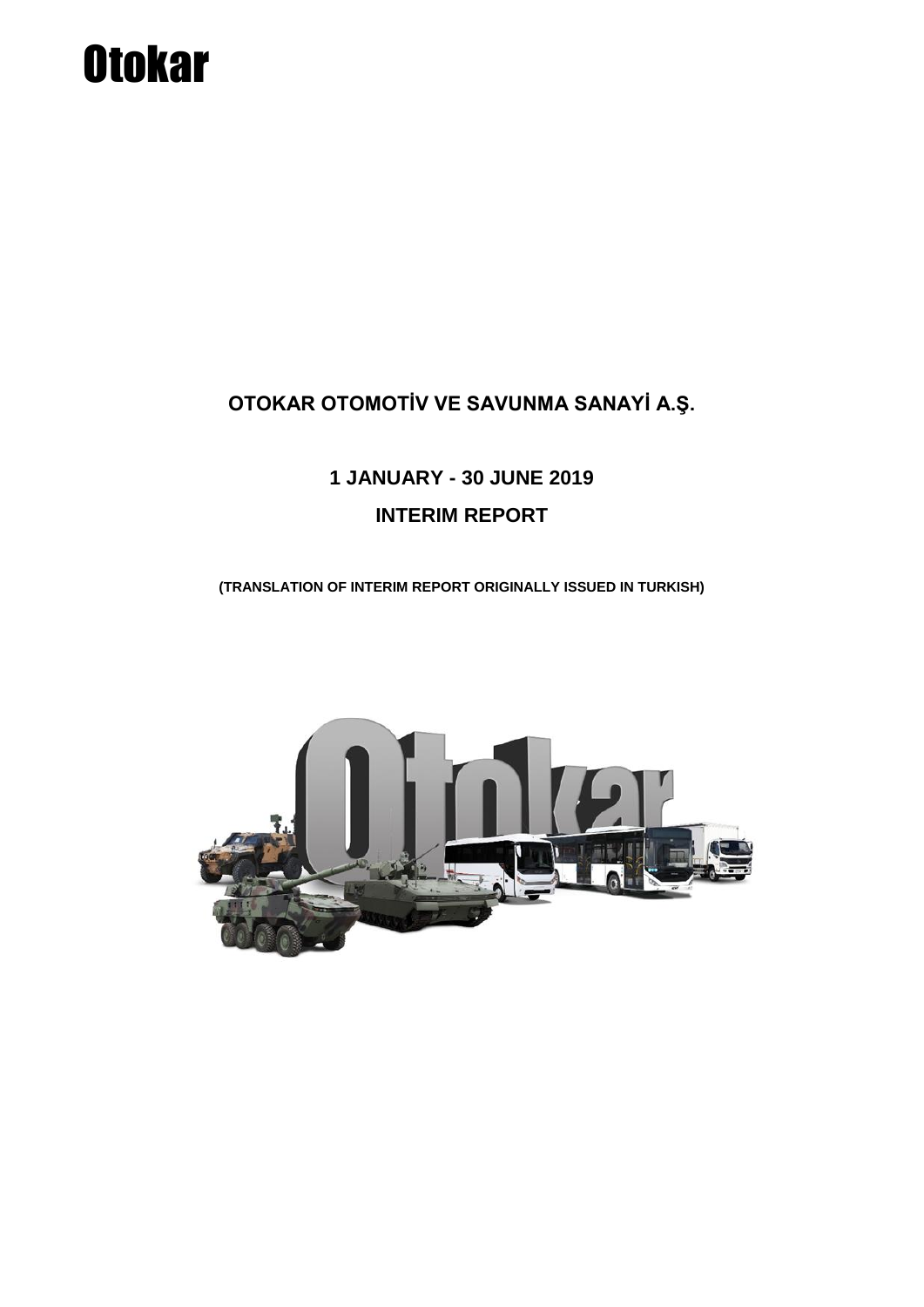#### **OTOKAR OTOMOTİV VE SAVUNMA SANAYİ A.Ş. 01.01.2019 - 30.06.2019 INTERIM PERIOD**

#### **INTERIM REPORT**

The consolidated financial statements of our Company reflecting the first six months of 2019 activities and their results, prepared in accordance with the Turkish Accounting Standards/Turkish Financial Reporting Standards ("TAS/TFRS") introduced by the Public Oversight, Accounting and Auditing Standards Authority ("POA") of Turkey and their annexes and interpretations pursuant to the provisions of the Capital Markets Board ("CMB") Communiqué II-14.1 on the Principles of Financial Reporting in Capital Markets ("Communiqué"), are presented to our shareholders and the public.

The members of the Board of Directors appointed at the Ordinary General Assembly Meeting on 18.03.2019 and served the Board during the reporting period are shown below.

#### **BOARD OF DIRECTORS :**

#### **Name & Lastname Title**

| Yıldırım Ali KOÇ         | Chairman                      |
|--------------------------|-------------------------------|
| Levent CAKIROĞLU         | <b>Vice Chairman</b>          |
| Selin Ayla ÜNVER         | Member                        |
| İsmail Cenk ÇİMEN        | Member                        |
| Ahmet Serdar GÖRGÜC      | <b>Member-General Manager</b> |
| <b>Ahmet Nezih OLCAY</b> | <b>Independent Member</b>     |
| Ali İhsan KAMANLI        | <b>Independent Member</b>     |
| Kenan GÜVEN              | <b>Independent Member</b>     |

Our Board of Directors started to serve on March 18, 2019 and would be serving until the Ordinary General Assembly Meeting in order to audit 2019 accounts.

Provisions on the Members of the Board of Directors are outlined in Articles 11, 12 and 13 of the Company's Articles of Association and the Turkish Commercial Code provisions.

Following are the committees established under the provisions of the Corporate Governance Communiqué of the Capital Markets Board of Turkey and the information on the board members involved in these committees:

| <b>Committee</b>                      | Chairman                 | <b>Member</b>            |
|---------------------------------------|--------------------------|--------------------------|
| <b>Audit Committee</b>                | <b>Ahmet Nezih OLCAY</b> | Ali İhsan KAMANLI        |
| <b>Risk Management Committee</b>      | ' Kenan GÜVEN            | <b>Ismail Cenk CIMEN</b> |
| <b>Corporate Governance Committee</b> | Ahmet Nezih OLCAY        | Levent CAKIROĞLU         |
|                                       |                          | Hüseyin ODABAŞ           |

The revised working principles of the committees are available on the Company's website.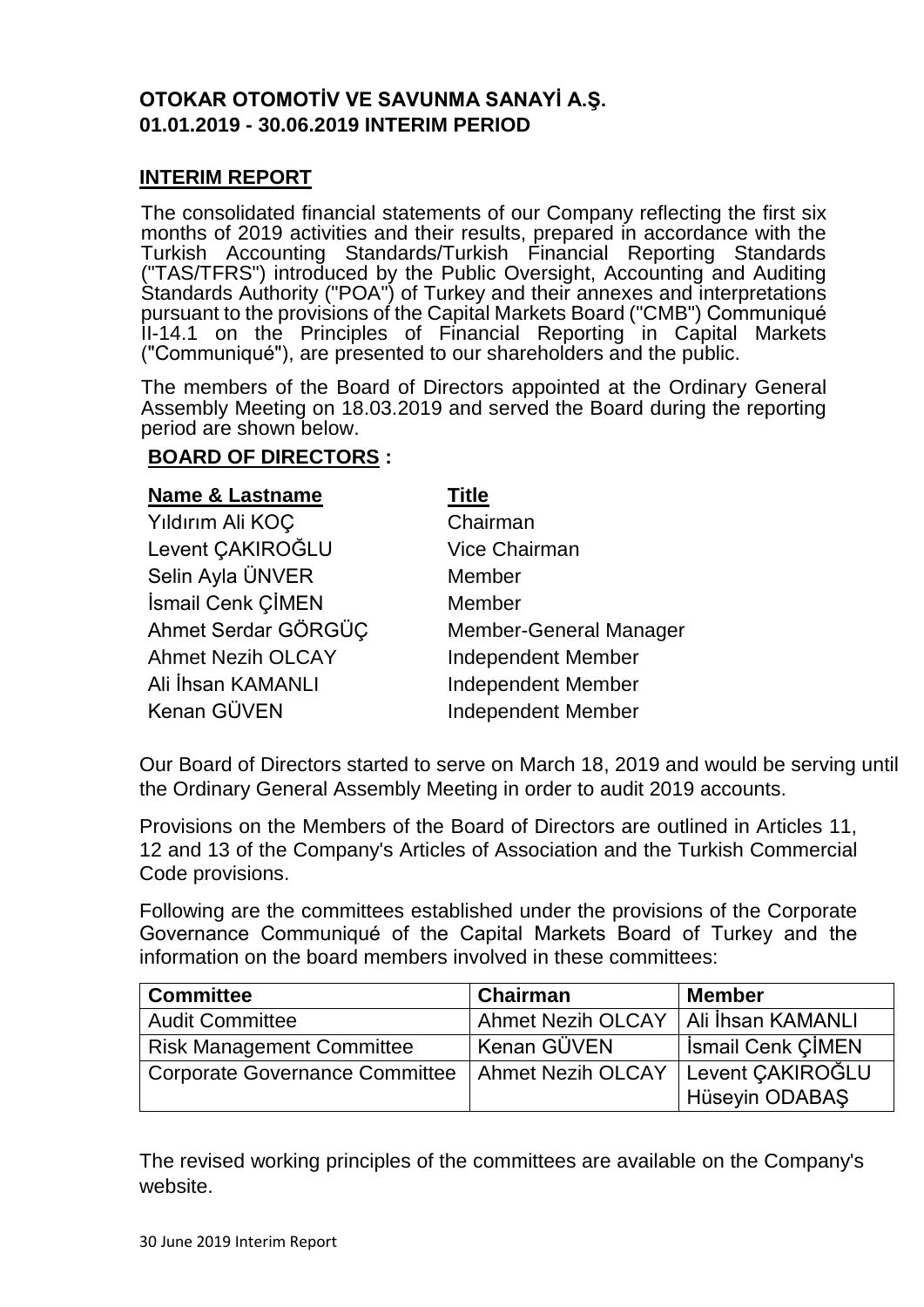#### **Partnership and Capital Structure**

As of June 30, 2019, our Company's registered capital ceiling is TL 100 million, and the issued capital is TL 24 million. Following is a list showing shareholders with more than 10% of the Company capital, their shares, and their ratio in our capital:

| <b>Shareholder Title</b> | <b>Share Amount (TL)</b> | Share % |
|--------------------------|--------------------------|---------|
| Koç Holding A.Ş.         | 10.722.750               | 44,68   |
| Ünver Holding A.S.       | 5.954.944                | 24.81   |
| Other                    | 7.322.306                | 30,51   |
| <b>Total</b>             | 24.000.000               | 100,00  |

The parent company Koç Holding A.Ş. is controlled by Koç Family and the companies owned by Koç Family. Shareholder, Ünver Holding A.Ş., is controlled by Ünver Family. The balance representing 30.51% of our capital consists of shares with a nominal value of TL 7.322.306, other shareholders and publicly held shares.

Information related to subsidiaries and participations of the Company subject to consolidation is as follows:

| <b>Subsidiaries</b>                            | Country                     | <b>Nature of operation</b> | Area of activity |
|------------------------------------------------|-----------------------------|----------------------------|------------------|
| Otokar Europe SAS                              | France                      | Sales and Marketing        | Automotive       |
| <b>Otokar Land Systems Limited</b>             | United Arab Emirates        | Sales and Marketing        | Automotive       |
| Otokar Europe Filiala                          | Romania                     | Sales and Marketing        | Automotive       |
| <b>Bucuresti SRL</b>                           |                             |                            |                  |
| <b>Participation</b>                           | Country                     | <b>Nature of operation</b> | Area of activity |
| Al Jasoor Heavy Vehicle<br><b>Industry LLC</b> | <b>United Arab Emirates</b> | Sales and Marketing        | Automotive       |

Also, the Company's participation Al Jasoor Heavy Vehicle Industry LLC (Al Jasoor) which owns 49% of Otokar Land Systems LLC was established on May 28,2017 in the United Arab Emirates, for the purpose of automotive sales and marketing. Otokar Land Systems Limited is followed under the section "Investments accounted with equity method" in the financial statements.

#### **Amendments to the Articles of Association:**

No amendments were made on the Articles of Association during the Ordinary General Assembly which took place on March 18,2019.

#### **Dividends Distributed in the Last Three Years and their Ratios:**

Otokar distributed cash dividends through its issued capital based on the following ratios:

| Period | <u>%</u> |
|--------|----------|
| 2016   | 250,00   |
| 2017   | 291,67   |
| 2018   | 300,00   |

The Company made cash payments regarding all the 2018 accounting period dividends to its shareholders on March 25, 2019.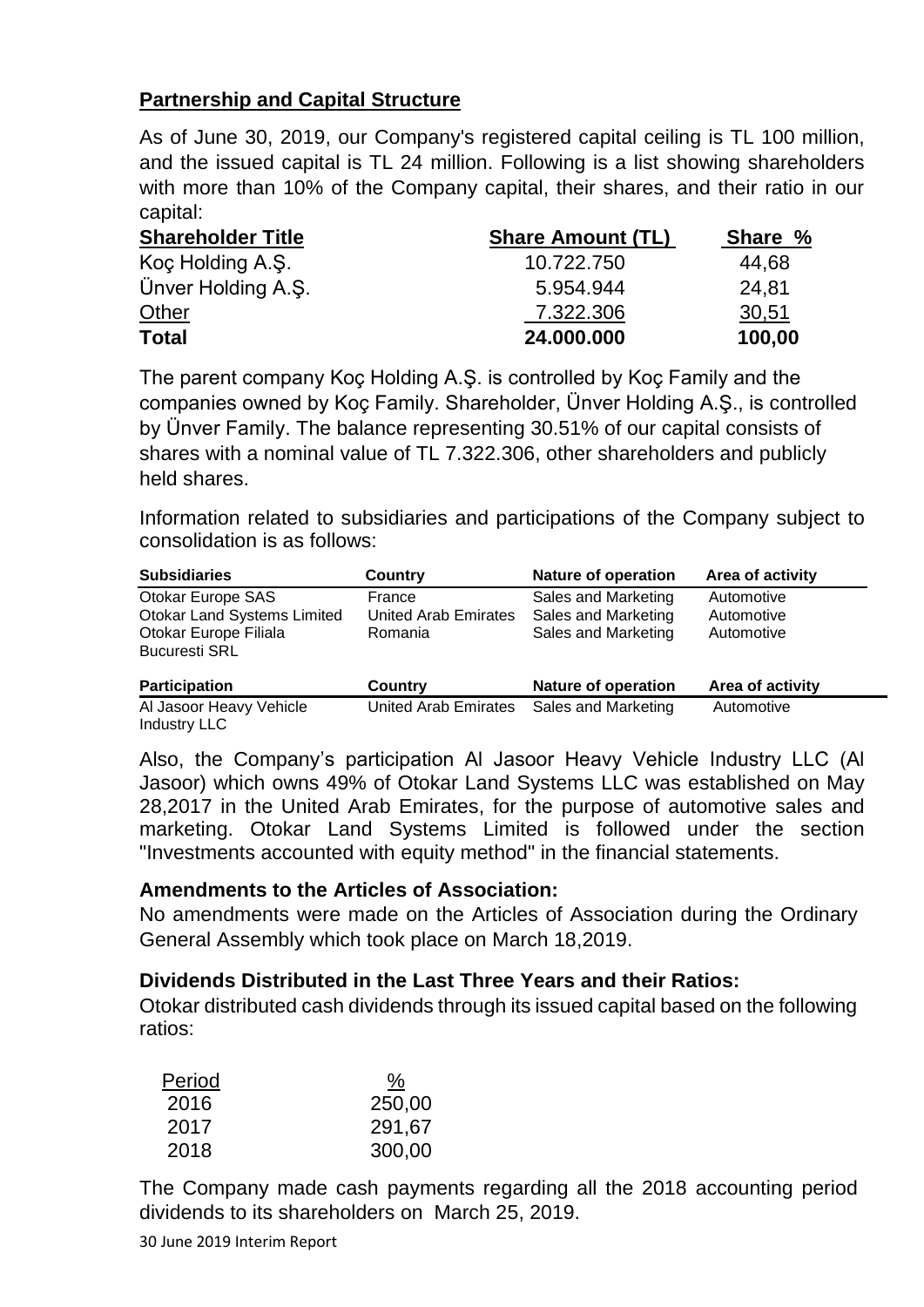Our shareholders can access the Company's corporate and financial data under the section "Investor Relations" on the website [www.otokar.com](http://www.otokar.com/)

#### **AUTOMOTIVE INDUSTRY AND OTOKAR**

Otokar operates in the automotive industry's commercial vehicles segment. Its product range consists of minibuses, midibuses and bus-like vehicles that are preferred for public transportation services and shuttle transportation for the commercial market. On the other hand, it comprises various types of 4x4 land vehicles, tactical wheeled/tracked military vehicles, and tanks and their variants for the defense industry services. In addition, the Company manufactures light trucks under the brand Atlas for the transportation and logistics industry.

#### **MARKET – SALES - PRODUCTION**

We can summarize the industry-specific developments in the first six months of 2019 in line with the OSD (Automotive Manufacturers Association) data as follows:

 Total vehicle production recorded year on year decrease by 13% to 735.062 units in January-June 2019 period, while the automobile production decrease by 12% to 492.700 units. The transportation vehicle market decrease by 45% with 200.901 units in the first six months of 2019, while automobile market decrease by 43% with 156.378 units compared to first six months of 2018.

In the first half of 2019, vehicle segment-based production showed the following developments year on year;

- Light Commercial Vehicles Segment; 1% increase in minibus 46% decrease in midi-bus 16% decrease in pickup
- Heavy Commercial Vehicles Segment;
	- 8% increase in bus 34% decrease in large size truck 78% decrease in minor size truck
- The imported light commercial vehicle sales recorded 52% year-on-year decrease in the first half of 2019, while the domestic light commercial vehicle sales decreased by 48%.

The imports had 47% market share in this period.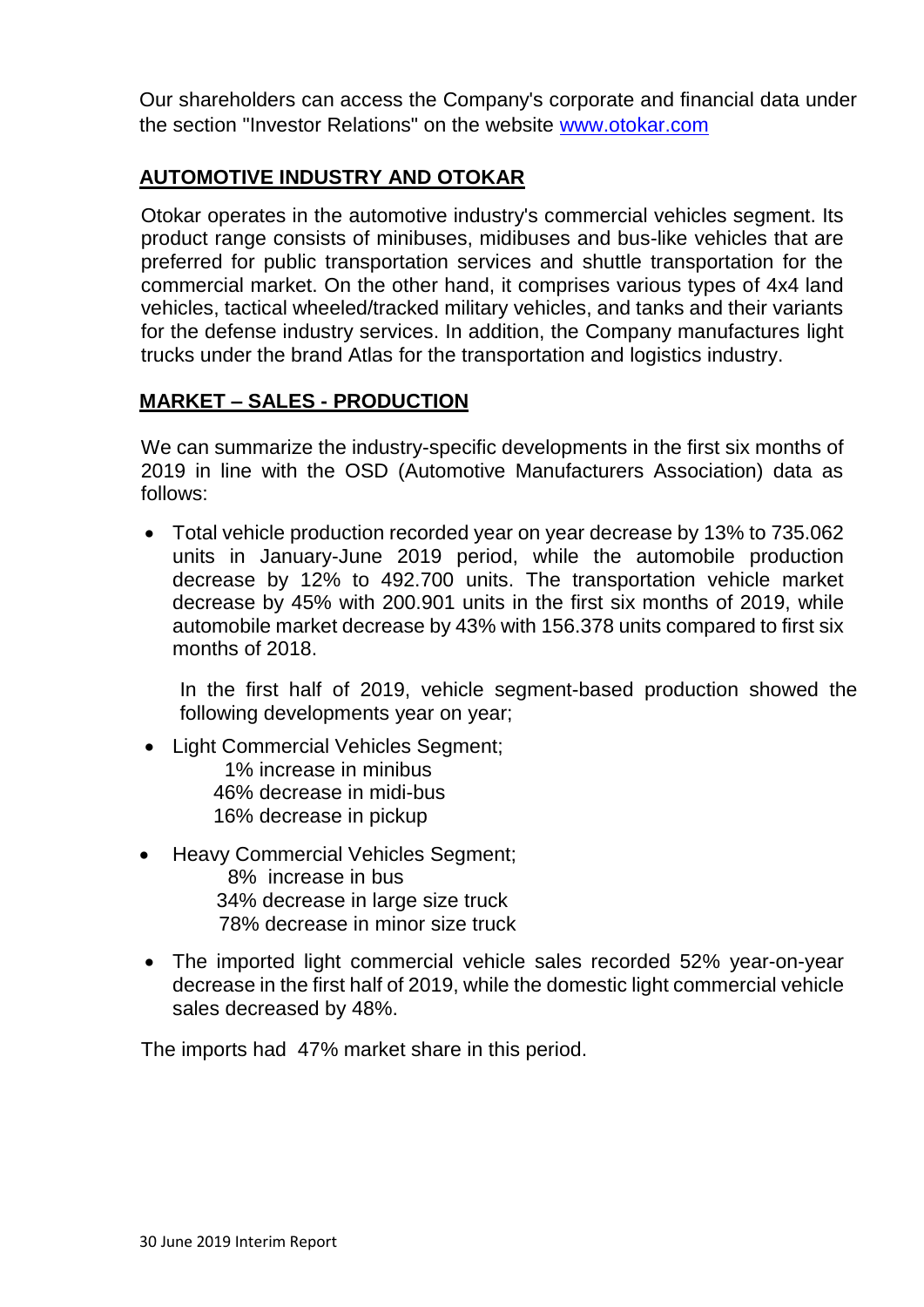#### **PRODUCTION AND SALES**

Our Company's production and sales figures by product type are presented below in comparison to the fig ures of the previous year:

| 2019 1H                 |                   | 2018 1H      |       | <b>Change (Units)</b> |       | Change % |                                                           |       |
|-------------------------|-------------------|--------------|-------|-----------------------|-------|----------|-----------------------------------------------------------|-------|
|                         | <b>Production</b> | <b>Sales</b> |       |                       |       |          | <b>Production Sales Production Sales Production Sales</b> |       |
| <b>Small Bus</b>        | 325               | 336          | 736   | 720                   | (411) | (384)    | (56)                                                      | (53)  |
| <b>Bus</b>              | 477               | 518          | 155   | 142                   | 322   | 376      | 208                                                       | 265   |
| <b>Armored Vehicles</b> | 96                | 85           | 13    | 21                    | 83    | 64       | 638                                                       | 305   |
| <b>Trailer</b>          | $\,$              | -            | 135   | 158                   | (135) | (158)    | (100)                                                     | (100) |
| <b>Truck</b>            | $\blacksquare$    | 85           | 169   | 155                   | (169) | (70)     | (100)                                                     | (45)  |
| <b>TOTAL</b>            | 898               | 1.024        | 1.208 | 1.196                 | (310) | (172)    | (26)                                                      | (14)  |

According to our consolidated financial statements prepared in line with the relevant legislation,

Our Company's 2019 first half revenue increased by 163% compared to same period of last year.

The distribution of our revenues in terms of domestic and international sales, and in comparison to the previous year, is as follows:

|                       | 2019                            | 2018                            |          |
|-----------------------|---------------------------------|---------------------------------|----------|
|                       | (January-June)<br>(Thousand TL) | (January-June)<br>(Thousand TL) | Change % |
| <b>Domestic Sales</b> | 246.376                         | 331,870                         | (26)     |
| <b>Export Sales</b>   | 1.037.520                       | 156.289                         | 564      |
| <b>TOTAL</b>          | 1.283.896                       | 488.159                         | 163      |

Our export total sales amounted to USD 181.544 thousand in the first half of 2019 (USD 37.978 thousand in the first half of 2018) accounting for 81% of the total turnover. (2018 2H: 32%)

In the first half of 2019, our capacity utilization was 14%. (2018 1H: 19%)

Otokar owes its growth to the products of its own design and intellectual property rights, developed through engineering and research development capabilities. Defining its strategies as growing in the defense industry, increasing the share of exports in its turnover expanding on the backdrop of new models, Otokar carries on activities to reach these targets.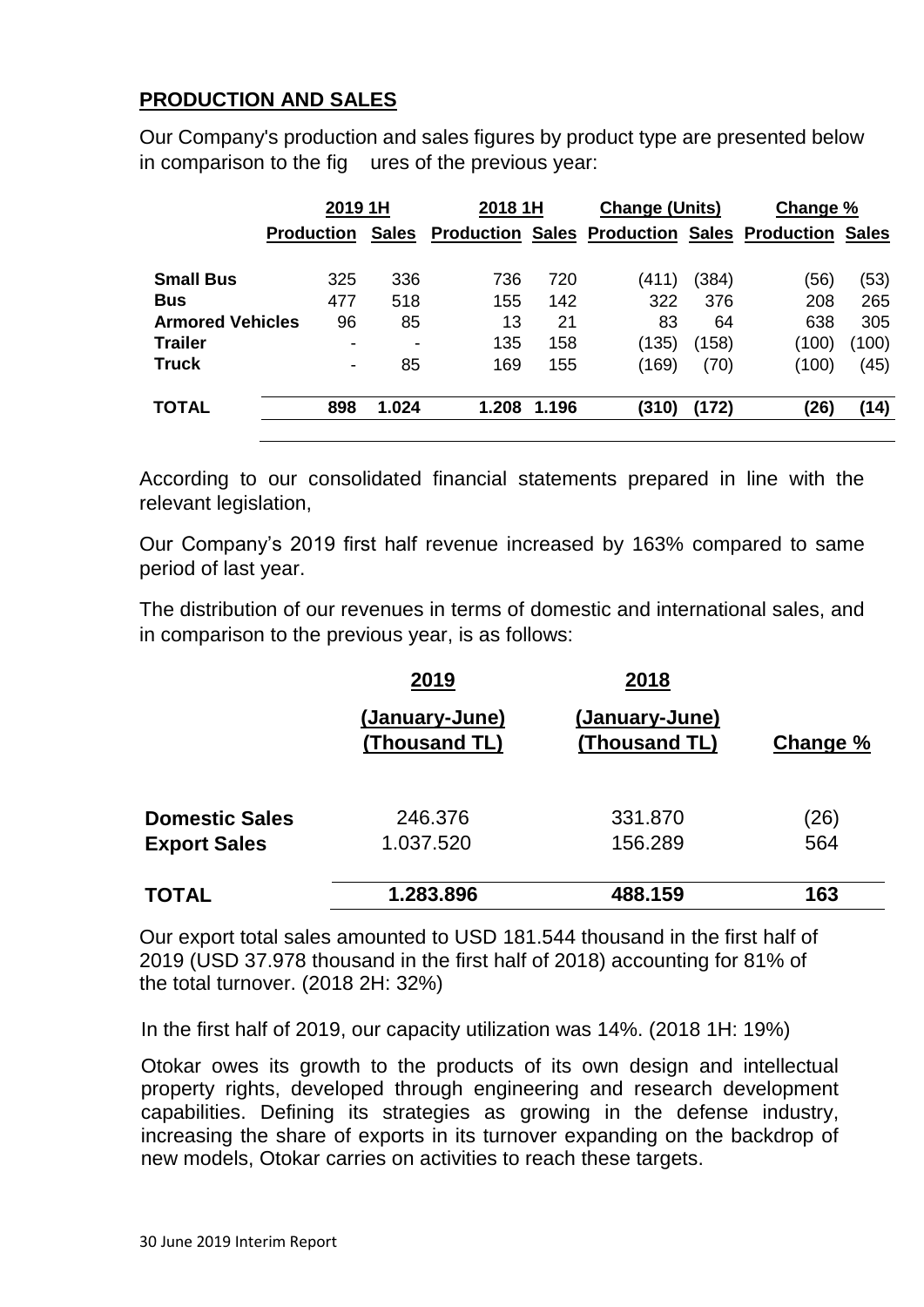#### **INVESTMENTS**

The "Otokar R&D Center" investments that started several years ago following a major decision to accelerate research and development with the aim of attaining the rapid growth targeted in vehicles with owned intellectual property rights continued in 2019.

Our Company's total investments amounted to USD 1.4 million in the first half of 2019.

#### **ADMINISTRATIVE ACTIVITIES**

The names and positions of the Senior Executives of our Company in 2019 are listed below:

| <b>Name &amp; Lastname</b> | Title                                                                     |
|----------------------------|---------------------------------------------------------------------------|
| Ahmet Serdar GÖRGÜC        | <b>General Manager</b>                                                    |
| Hüseyin ODABAŞ             | <b>Assistant General Manager-Finance</b>                                  |
| Ali Riza ALPTEKIN          | <b>Assistant General Manager-Commercial Vehicles</b>                      |
| Uğur Sedef VEHBİ           | <b>Assistant General Manager-Military Vehicles Marketing</b><br>and Sales |
| Hasan Basri AKGÜL          | Assistant General Manager-Domestic Sales and Marketing                    |

As of 30 June 2019 our Company has 1.981 employees in total (December 31, 2018: 1.966). 645 are administrative and office employees, and 1.336 are field employees (December 31, 2018: 630 office employees, 1.336 field employees). No incidents of disputes or labor movements were observed during the year.

Our Company is subject to the Collective Labor Agreement signed between the Turkish Metal Workers Union and MESS (Turkish Employers' Association of Metal Industries) on January 30, 2018, and which came into force as of September 1, 2017.

Our Company has agreed to comply with the Principles of Corporate Governance issued by the Capital Markets Board, and to undertake the necessary amendments in line with changing conditions. Otokar has been rated by SAHA Kurumsal Yönetim ve Kredi Derecelendirme Hizmetleri A.Ş. in accordance with CMB's (Capital Markets Board) Communiqué on "The Principles Regarding Rating Activity in Capital Markets and Rating Agencies", and pertaining to rating the compliance of corporations listed on the BIST (previously the ISE - Istanbul Stock Exchange), with the Principles of Corporate Governance. The "Corporate Governance Rating Report" can be found at [www.otokar.com](http://www.otokar.com/)

Our Company's Corporate Governance Rating rose from 93.51 (9.35) in 2018 to 94.02 (9.40) in 2019.

Combining economic, environmental and social factors with corporate governance principles, Otokar was included in the BIST Sustainability Index for the fourth consecutive year with its efforts to create long-term value.Report, which can be accessed on the corporate website [www.otokar.com](http://www.otokar.com/)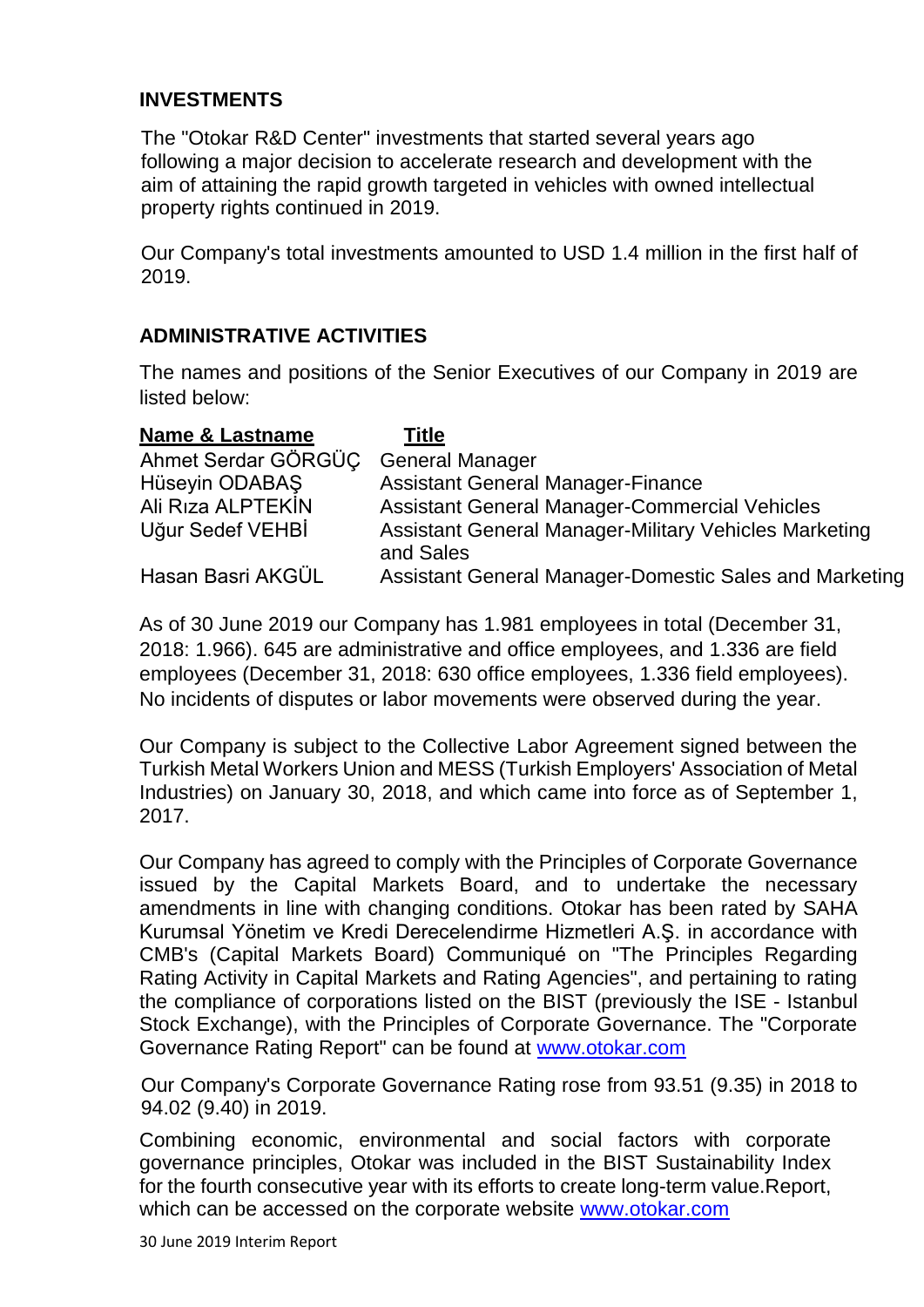#### **FINANCIAL RESULTS**

Our Company presents to the public its 2019 first six months consolidated financial statements, which have been prepared in accordance with the Turkish Financial Reporting Standards (TFRS) that were implemented by the Public Oversight Accounting and Auditing Standards Authority (POA) pursuant to Capital Markets Board's (CMB) "Communiqué on the Principles of Financial Reporting in Capital Markets", numbered II-14.1. Appendices and comments related to these standards were also considered in preparing consolidated condensed financial statements.

The financial tables, notes, and ratios showing the results of our activities in the first six months of 2019 are also presented for your information.

The consolidated revenues of our company as of June 30, 2019 totaled TL 1.283.896 thousand while gross profit totaled TL 478.060 thousand.

Pursuant to CMB regulations and according to consolidated financial statements prepared in accordance with Turkish Financial Reporting Standards, the Company has posted a profit of TL 189.149 thousand before tax, and a net profit of TL 195.330 thousand in the first half of 2019.